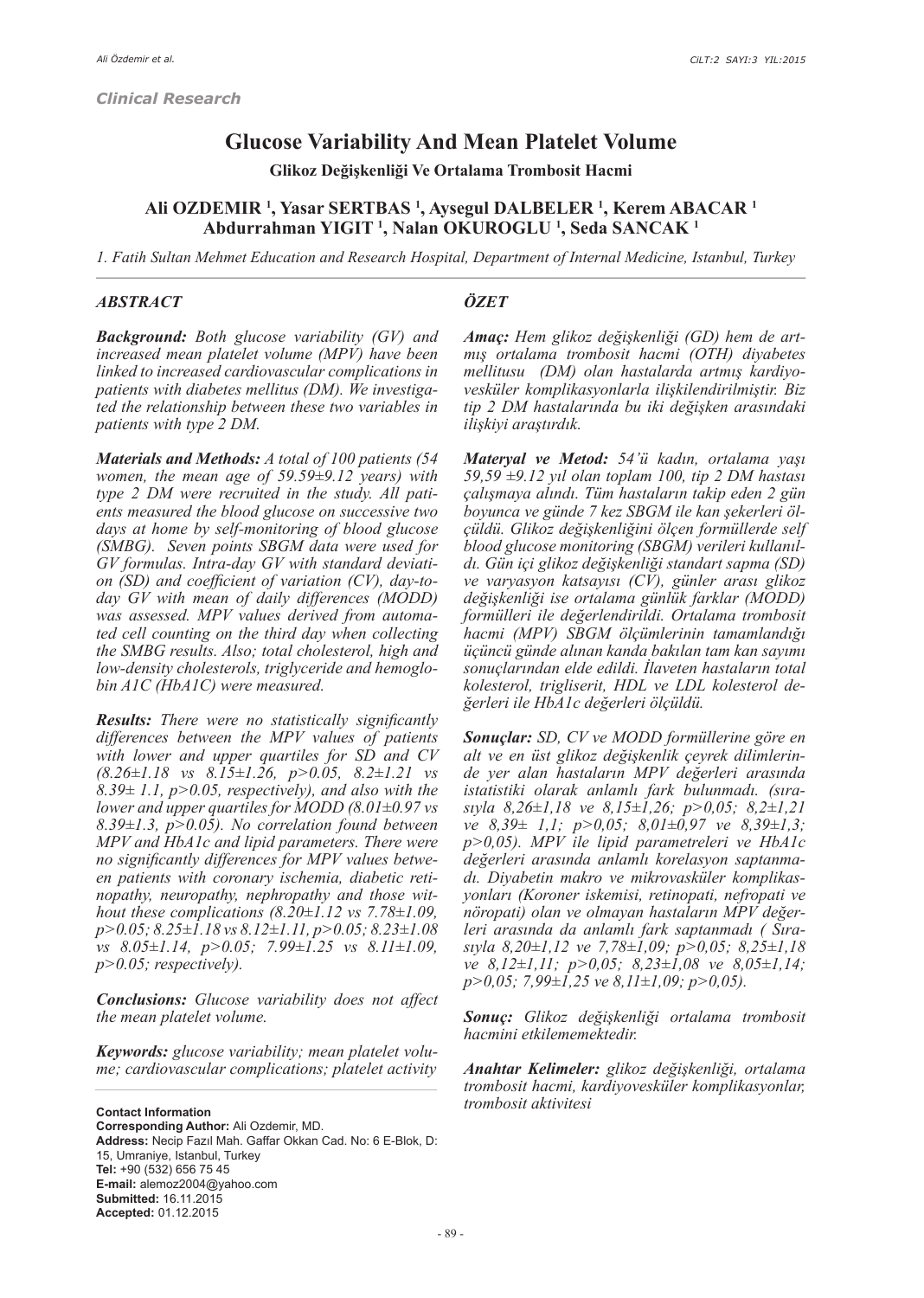## **INTRODUCTION**

Glycemic variability (GV) means swings in blood glucose level and takes into account the intraday and day-to-day glycemic excursions including episodes of hyper and hypoglycemia.

Hemoglobin A1C (HbA1C) is the standard method used to measure of average glycemic control, but not the most complete expression of the degree of glycemia (1, 2). Diabetes Control and Complications Trial (DCCT) concluded that other features of diabetic glucose control, for example postprandial glycemic excursions, which are not reflected by HbA1C, may add to or modify the risk of complications(2). Standard HbA1C does not reflect the peaks and nadirs in blood glucose. GV has been linked to increased risk of diabetic vascular complications (3-5). Consequently, various indices of the GV derived from seven points self-monitoring of blood glucose (SMBG) and continuous glucose monitoring systems (CGMS) data have been developed.

The GV indices which is the most widely used are standard deviation (SD) of blood glucose, coefficient of variation (CV), M value (6), and continuous overall net glycemic action (CONGA-n) (7), mean of daily differences (MODD) (8), mean amplitude of glycemic excursions (MAGE) (9), lability index (10) and the average daily risk range (ADRR) (11).

On the other hand, altered platelet morphology and function have been reported in patients with diabetes mellitus (DM). Malachowska B et al reported that platelets in patients with type 1 DM showed morphological evidence of hyperreactivity increasing with poorer metabolic control (12).

Platelet size (mean platelet volume, MPV) is a marker of platelet function, large platelets being potentially more reactive. Larger platelets are younger, contain more dense granules, and undergo greater in vitro aggregation in response to agonists (13). The higher MPV was noted in patients with both type 1 and type 2 DM and these alterations is connected with metabolic control (14, 15). To the best of our knowledge, relationship between the MPV and GV has not been studied, although there are many studies concerning the link between type 2 DM and platelet morphology or function alteration. In this study, we investigated the relationship of the GV with MPV in type 2 DM patients.

### **METHODS**

The study group was consisted of 100 patients with type 2 DM (54 women, mean age of  $59.59 \pm 9.12$  years). Experimental protocol of this study was approved by local human ethics committee and informed consent was obtained from each subject. We collected sociodemographic and clinical data, including information on the duration of diabetes, the diabetes treatment and the presence of chronic diabetes-related complications. Seven points blood glucose measurement were asked from all participants per day (one measurement before each meal and one measurement 2 h after each meal, one measurement midnight) on successive two days by self-monitoring of blood glucose (SMBG) measurement. Intra-day GV by using SD and CV, day-to-day GV by using MODD was evaluated. CV is calculated from the formula of SD divided mean glucose X 100 and expressed as a percentage. The MODD index was estimated as the mean absolute values of differences between glucose values at the same time on two consecutive days and expressed as milligram/100 mL. MPV was used as an indicator of platelet activity.Venous blood samples were taken into ethylenediamine tetraacetic acid (EDTA) tubes for complete blood count by Abbott, Cell Dyne 3700 device on the third day when the two days SMBG measurements are completed. In addition, biochemical tests including total cholesterol, high- and low density cholesterols, triglyceride and HbA1C were done. HbA1C was measured by high performance liquid chromatography (HPLC) (Trinity Biotech Premier Hb9210), all other biochemical tests except LDL-cholesterol were measured with enzymatic method by autoanalyser (Abboth Architect C16000, USA). LDL-cholesterol was calculated using the Friedwald formula if triglyceride level is lower than 400 mg/dL.

Statistical analysis was conducted using IBM SPSS Statistics 22 (IBM SPSS, Türkiye) program. Distribution of parameters was tested by Shapiro Wilks test. Results were expressed as means  $\pm$  standard deviation for the parameters showing normal distribution, median and ranges for the parameters showing abnormal distribution. The comparisons between groups in parameters showing normal distribution and the determination which group cause differences were made by using Oneway Anove and Turkey HDS tests, respectively. The comparisons of parameters that were not showing normal distribution were made by using Kruskal-Wallis test. The relationship between MPV and GV was investigated by comparing the upper and lower quartiles MPV values for SD,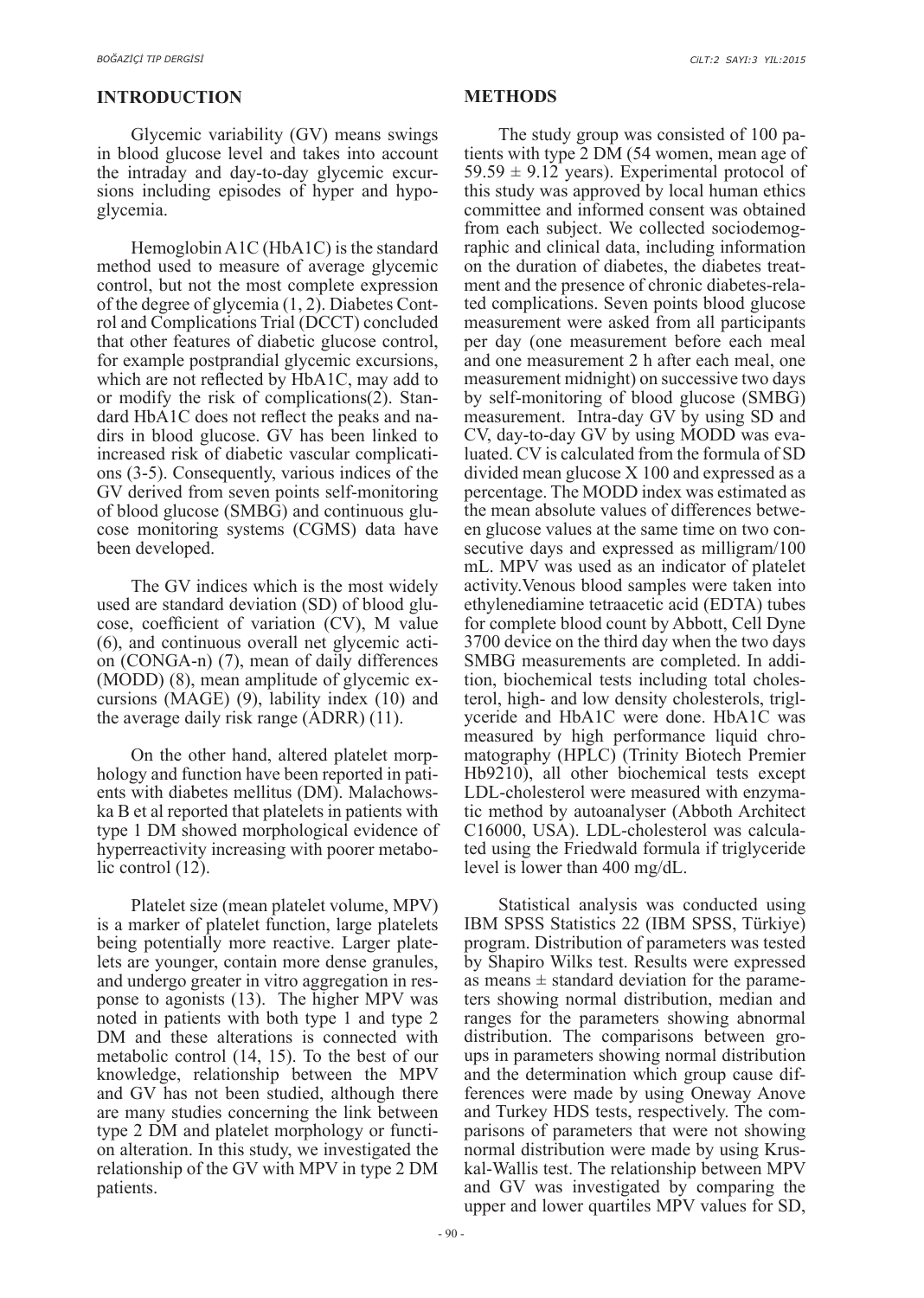CV and MODD and by Pearson's correlation analysis. Results were analyzed with 95% confidence interval and probability levels less than 0.05 were considered significant.

## **RESULTS**

There were no statistically significant differences the MPV values of patients with lower and upper quartiles for SD (Table 1) and CV (Table 2) (MPV values of patients for the lower and upper SD and CV quartile  $8.26 \pm 1.18$  vs.  $8.15 \pm 1.26$ ,  $P > 0.05$ ,  $8.2 \pm 1.21$  vs.  $8.39 \pm 1.1$ ,  $P > 0.05$ , respectively), and also with the lower and upper quartiles for MODD (Table 3) (8.01  $\pm$  0.97 vs. 8.39  $\pm$  1.3, P > 0.05).

**Table 1:** *The results of lower and upper quartiles for SD.*

| Parameter                    | 25 <sup>th</sup> percentile<br>$Mean+SD$<br>(Median) | 75 <sup>th</sup> percentile<br>$Mean+SD$<br>(Median) | p         |
|------------------------------|------------------------------------------------------|------------------------------------------------------|-----------|
| HbA1c<br>(%)                 | $7.63 \pm 0.56$                                      | $8.07 \pm 0.52$                                      | $10.028*$ |
| Total cholesterol<br>(mg/dL) | $214.12 \pm 47.2$                                    | $205.52 \pm 51.4$                                    | 10.887    |
| LDL-cholesterol<br>(mg/dL)   | $131.56 \pm 39.81$                                   | $128.7 \pm 44.46$                                    | 10.519    |
| HDL-cholesterol<br>(mg/dL)   | $45.16 \pm 11.7$<br>(40)                             | $45.96 \pm 11.08$<br>(44)                            | 20.619    |
| Triglyceride<br>(mg/dL)      | $185.4 \pm 127.45$<br>(149)                          | $152.44 + 67.02$<br>(153)                            | 20.858    |
| <b>MPV</b><br>(fL)           | $8.26 \pm 1.18$                                      | $8.15 \pm 1.26$                                      | 10.868    |

*1: One-Way ANOVA 2: Kruskal Wallis Test \*: p<0.05*

**Table 2:** *The results of lower and upper quartiles for CV.*

| Parameter                              | 25 <sup>th</sup> percentile<br>Mean±SD<br>(Median) | 75 <sup>th</sup> percentile<br><b>Mean</b> <sup>t</sup> SD<br>(Median) | p      |
|----------------------------------------|----------------------------------------------------|------------------------------------------------------------------------|--------|
| HbA1c<br>$(\%)$                        | $7.68 \pm 0.61$                                    | $7.88 \pm 0.57$                                                        | 10.868 |
| <b>Total cholesterol</b><br>(mg/dL)    | $218.85 \pm 48.32$                                 | $206.28 \pm 50.44$                                                     | 10.459 |
| LDL-cholesterol<br>(mg/dL)             | $138.35 \pm 42.55$                                 | $126.98 \pm 48.25$                                                     | 10.197 |
| HDL-cholesterol<br>(mg/dL)             | $43.44 \pm 10.59$<br>(40)                          | $46.68 \pm 10.21$<br>(46)                                              | 20.275 |
| Triglyceride<br>(mg/dL)                | $192.93 \pm 102.78$<br>(165)                       | $154.2 \pm 98.31$<br>(131)                                             | 20.235 |
| <b>MPV</b><br>(fL)<br>1: One-Way ANOVA | $8.2 \pm 1.21$<br>2: Kruskal Wallis Test           | $8.39 \pm 1.1$                                                         | 10.416 |

**Table 3:** *The results of lower and upper quartiles for MODD.*

| Parameter                    | 25 <sup>th</sup> percentile<br><b>Mean</b> <sup>+</sup> SD | 75 <sup>th</sup> percentile<br><b>Mean</b> <sup>+</sup> SD | $\boldsymbol{p}$ |
|------------------------------|------------------------------------------------------------|------------------------------------------------------------|------------------|
| HbA1c<br>$(\%)$              | $7.63 \pm 0.53$                                            | $8.11 \pm 0.50$                                            | 10.012           |
| Total cholesterol<br>(mg/dL) | $202.88 \pm 43.72$                                         | $209.64 \pm 45.33$                                         | 10.805           |
| LDL-cholesterol<br>(mg/dL)   | $120.84 \pm 40.84$                                         | $129.29 \pm 34.72$                                         | 10.739           |
| HDL-cholesterol<br>(mg/dL)   | $46.04 \pm 10.65$                                          | $45.92 \pm 10.93$                                          | 10.969           |
| Triglyceride<br>(mg/dL)      | $158.44 \pm 92.78$                                         | $163.48 \pm 100$                                           | 10.854           |
| <b>MPV</b><br>(fL)           | $8.01 \pm 0.97$                                            | $8.39 \pm 1.15$                                            | 10.375           |

*1: One-Way ANOVA*

No correlation was found between MPV and mean glucose, SD, CV, MODD, HbA1C and lipid parameters. There were no significant differences for the MPV values between in patients with coronary ischemia, diabetic retinopathy, neuropathy, nephropathy and those without these complications  $(8.20 \pm 1.12 \text{ vs. } 7.78 \pm 1.12 \text{ vs. } 7.78 \pm 1.12 \text{ vs. } 7.78 \pm 1.12 \text{ vs. } 7.78 \pm 1.12 \text{ vs. } 7.78 \pm 1.12 \text{ vs. } 7.78 \pm 1.12 \text{ vs. } 7.78 \pm 1.12 \text{ vs. } 7.78 \pm 1.12 \text{ vs. } 7.78 \pm 1.12 \text{ vs. } 7.78 \pm 1.12 \text{ vs$ 1.09, P > 0.05;  $8.25 \pm 1.18$  vs.  $8.12 \pm 1.11$ , P  $0.05$ ;  $8.23 \pm 1.08$  vs.  $8.05 \pm 1.14$ ,  $P > 0.05$ ; 7.99  $\pm$  1.25 vs. 8.11  $\pm$  1.09, P > 0.05; respectively). Also, there were no significant differences for MPV values between patients with receiving oral antidiabetic drug and/or drugs alone and receiving insulin alone or combined with oral antidiabetics (7.96  $\pm$  0.95 vs. 8.20  $\pm$  1.18, P> 0.05; respectively).

#### **DISCUSSION**

We thought it might be a relationship between the GV and MPV, two variables contributing to cardiovascular complications of diabetes mellitus, and tested this hypothesis. The results of this study which the GV was evaluated by formula derived from seven points SBGM data and the MPV was used as an indicator of platelet activity showed no association between the MPV and GV indices, although the patients in the upper quartile for CV and MODD tend to have higher mean MPV values.

In recent years, a growing body of evidence suggests that glycemic instability may contribute to the development of diabetes complications (3). It has been suggested that postprandial hyperglycemia and glycemic variability, even in patients with well-controlled diabetes, may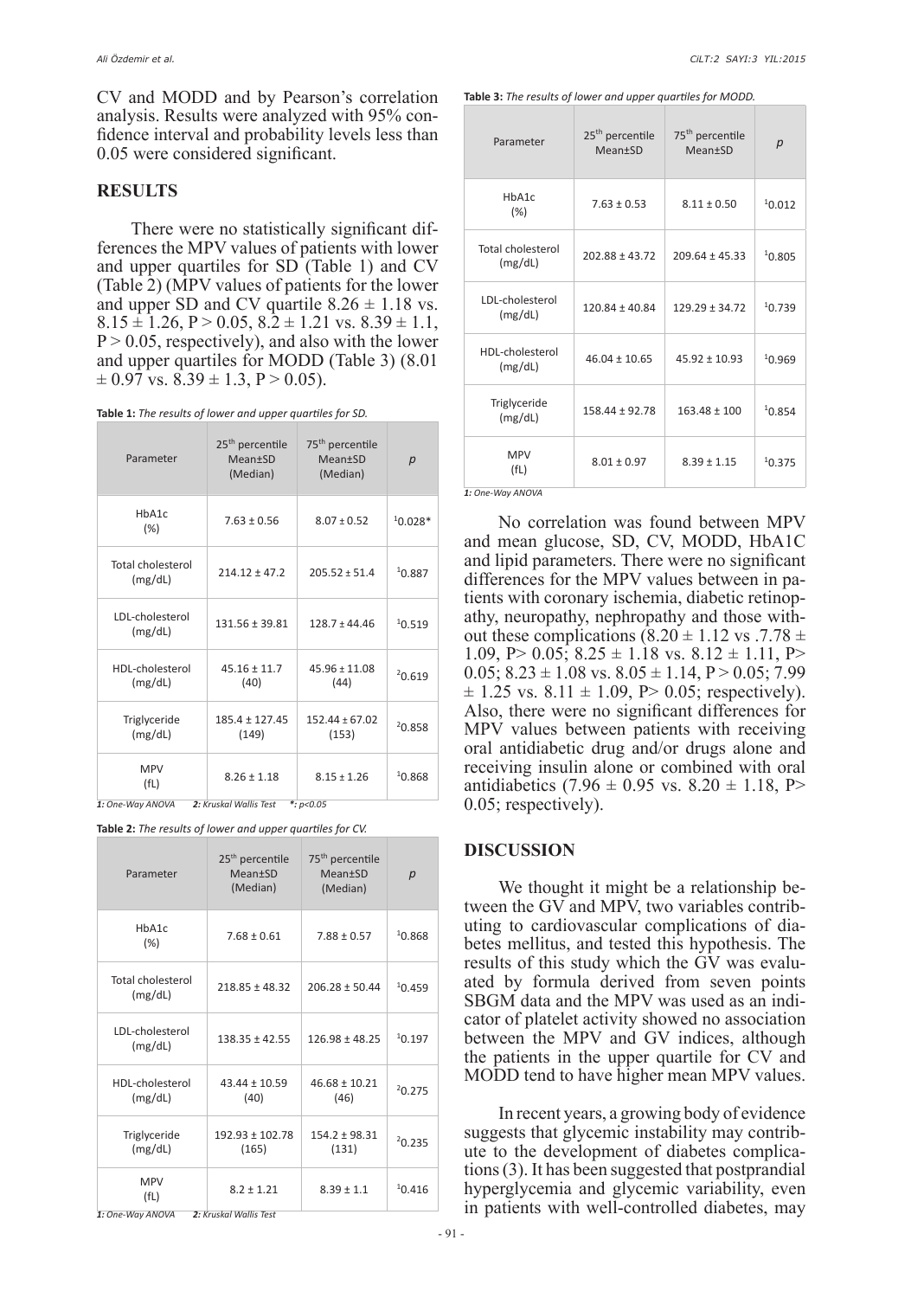be independent risk factors for macrovascular complications in patients with DM (16, 17).

Pathophysiologically, an acute increase in blood glucose can produce significant alterations in normal homeostasis, such as endothelial dysfunction and inflammation (18). Oxidative stress has been suggested as the key link between hyperglycemia and diabetic complications (19). Studies have suggested that intermittent hyperglycemia rather than chronic hyperglycemia exaggerates the production of reactive oxygen species (20, 21). Also, evidence have shown that the DM is affected the platelet morphology and function. The main abnormality observed in diabetic platelets is their hypersensitivity to agonists. It has been shown that the platelets obtained from patients suffering from DM expressed augmented adhesiveness and aggregation both spontaneous and in response the stimulating agents (15, 22). Increased platelet activity is associated with an elevated frequency of vascular complications in adult patients with type 2 DM (23). On the other hand, the MPV is thought to be an indirect indicator of platelet activity. Larger platelets are younger, contain more dense granules and produce more thromboxane A2 (24). It has also been suggested that increased MPV is a possible mechanism of increased cardiovascular risk in patients with postprandial hyperglycemia (25). It has been reported that the MPV is associated with higher HbA1C (26), retinopathy (27) and oral hypoglycemic therapy in patients with DM (28).

Taking into consideration the relationship of the GV and MPV with vascular complications of DM and reports showing effects on MPV of DM, it is expected to be a relationship between the GV and MPV. This relationship was the basis of the hypothesis that we put forward, but our results did not support this idea. It may be different explanations of this result.

The first possibility is that the result can be a reality rather than a surprise, so our hypothesis may be wrong. GV takes into account the intraday and day-to-day glycemic excursions including episodes of hyper and hypoglycemia. Blood glucose can be varied nadir to peak or peak to nadir directions. Therefore, theoretically, if platelet changes including MPV seen in patients with DM are result of higher blood glucose, the GV occurring the blood glucose changes from peak to nadir directions cannot produce any effect on the MPV. So what, we found that the patients in 75th percent of SD and MODD have also higher HbA1c. This result shows that the patients with apparent intraday and day to day GV have also exposure to higher glucose load. It means that the GV found in this study is not only associated with frequent episodes of hypoglycemia. Large prospective clinical studies have shown a strong relationship between time-averaged mean levels of glycemia as measured by HbA1c and diabetes complications (29-31). Thus, our hypothesis cannot be said to be wrong.

The second possibility, inconsistent results with hypothesis may be related to the methodology of the study. First, numerous formulas are used to evaluate the GV and do not have a consensus on about which formula is more effective. Some formulas such as SD, CV, MODD and ADRR derived from glucose values measured by SMBG are used widely in clinical practice to assess the GV and variability risk. SBGM data are insufficient to detect all isolated upward and downward acute glucose fluctuations. A CGMS is the most reliable and precise method to evaluate GV and postprandial hyperglycemia; however, it is not easily accessible in general practice.

Therefore, before the rejection of the hypothesis that we put forward, we think that the relationship between the GV and MPV should be investigate by using formulas derived CGMS data. Secondly, many variables affect the MPV and the patients included in this study are heterogeneous for comorbidity, duration of DM and given therapeutic regime. Therefore, we believe that this hypothesis should be test in more homogenous groups of patients in which the inclusion criteria are more clearly identified.

If the results of this study validate with other studies, we can conclude that GV leads to increased cardiovascular risk by other mechanisms than platelet activity. Thus, we can focus directly on reduction of GV rather than platelets.

*Conclusion:* The results of this study show that the GV does not affect the platelet activity.

*Acknowledgments:* This research received no grant from any funding agency in the public, commercial or not-for-profit sectors.

*Disclosure:* There is no conflict of interest.